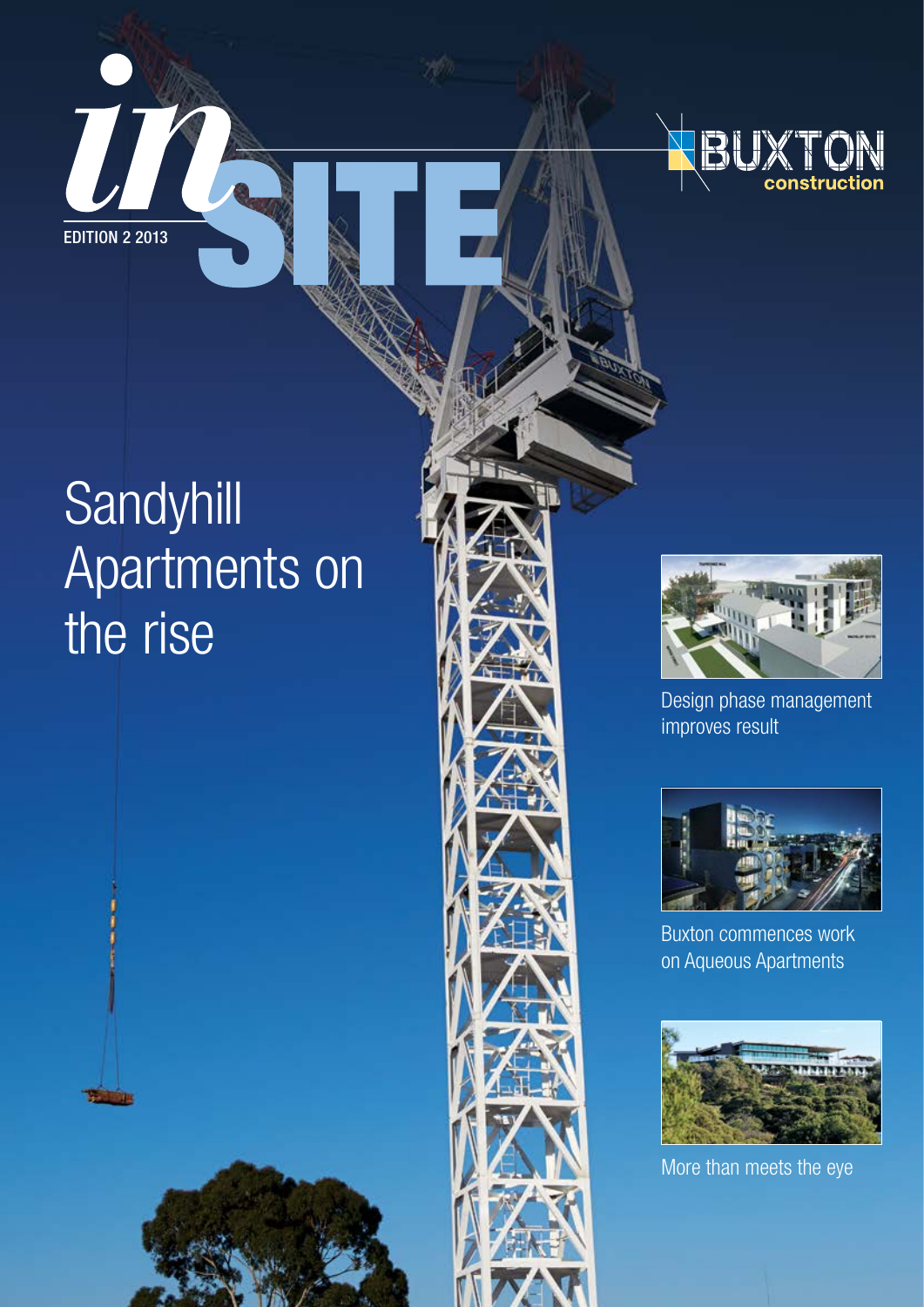# Welcome

#### *I've always believed success doesn't come by chance, it has to be earned.*

In the construction industry a company succeeds by being well managed and reliable, delivering a consistently high quality product on time at a competitive price, having the best people and establishing and maintaining professional, cordial relationships. Those relationships extend not only to clients, architects, suppliers and consultants but also to management, staff, subcontractors, on-site workers and the unions.

Over the last 18 months or so we've kicked some significant goals, completing a number of major projects that clients have been particularly pleased with, so on the basis of our ongoing success we're stepping up our operations to the next level. The \$50 million, 192-apartment stage-one of Sandyhill Apartments is a clear reflection of the market's acceptance of our capacity to take on larger projects. Rather than going along with the current wave of pessimism, I prefer to believe that, if you succeed in depressed market like we have now, things will go from strength to strength when conditions improve. But our feet remain firmly on the ground and our growth and expansion will continue to be carefully orchestrated. One critical step in the process is the appointment of a new Estimating and Procurement Manager, Andrew Hume, who has an unrivalled level of experience, knowledge and expertise in construction gained over more than 35 years.

An accomplished executive, who has had senior roles with the big names of Australian construction, Andrew is downto-earth, pragmatic and approachable, having never lost the common touch he acquired years ago when he commenced his career as a chippy. He will be a great acquisition to our team of committed and talented professionals.

Regardless of Buxton's push into new markets, the one thing that's set in concrete is our commitment to our clients. We place enormous value on the client relationships we have – some of which date back decades – and you have my assurance that we'll continue to put in the same effort for every client regardless of the type, size or value of their project.



### TOP PRESS Buxton commences work on Aqueous Apartments

Situated in Nott Street Port Melbourne, the \$11.1 million Aqueous Apartment complex comprises 41 apartments over five levels. Details of this latest project will appear in the next edition of Insite.



### TRUE BELIEVERS

True Believers is a coterie group, formed primarily from within the property and construction industry, whose members follow St Kilda Football Club.

"What started out with a few mates having a beer and swapping humorous Moorabbin anecdotes at a South Melbourne pub a few years ago gained momentum and True Believers now has more than 100 paid-up members," said Buxton managing director Andrew Briggs, a foundation member of the group.

With its simple philosophy of connecting regularly to enable members to network with their property, construction and development peers, True Believers assists St Kilda Football Club with fund-raising activities and raises money for the Sacred Heart Mission in St Kilda.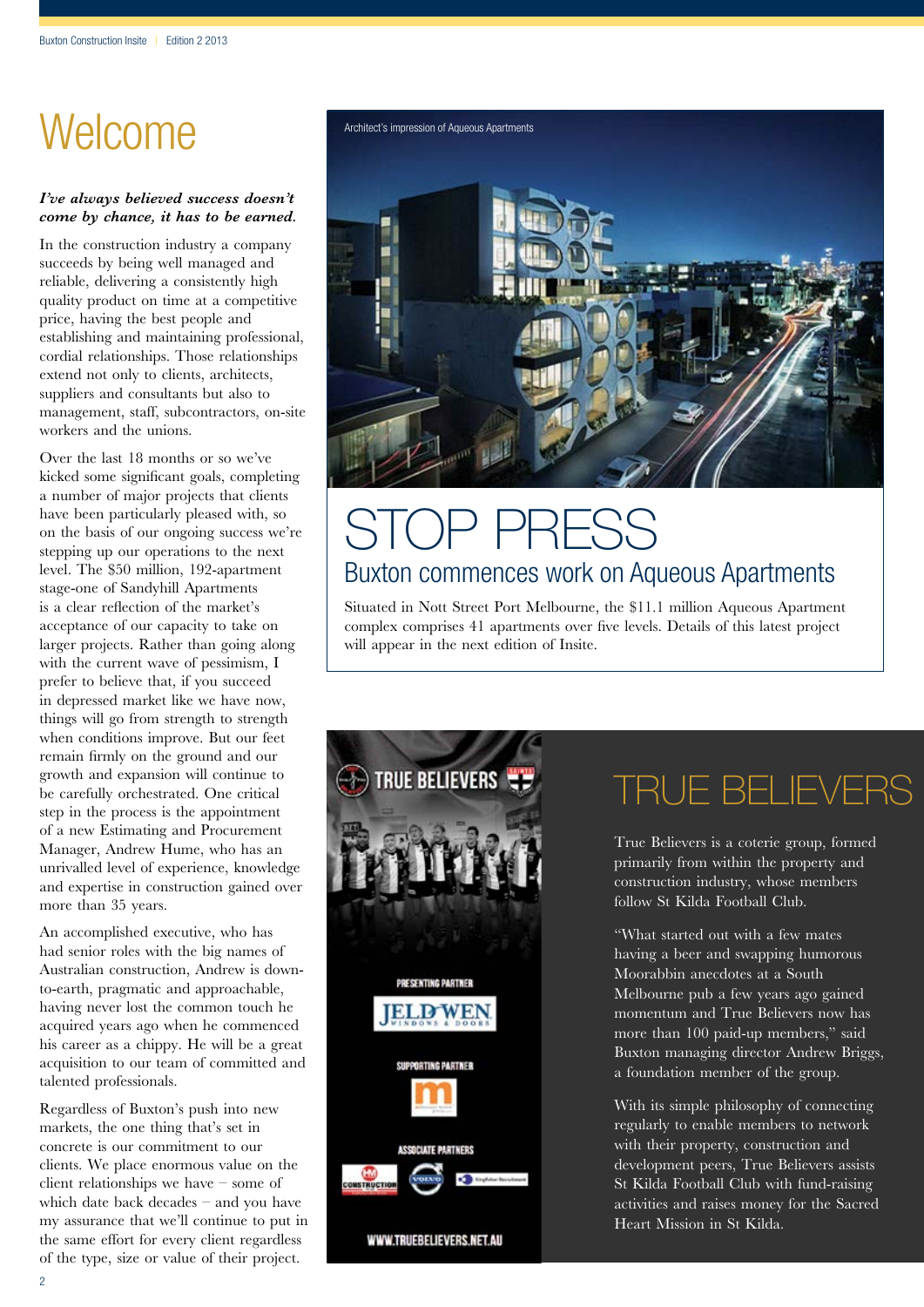### Design phase management improves result

Claremont and Southport Aged Care Limited (CaSPA) appointed Buxton as construction manager to work with the project consultant team to manage the design phase of a \$23.4 million, 146-bed aged care facility in Napier Street South Melbourne.

The CaSPA project includes refurbishing the 1902 heritage listed two-storey former St Vincent de Paul orphanage which will become the new entry to the facility and house the administration, while the facade – also with a heritage listing – of a building to the Raglan Street boundary of the site is to be retained and restored. Other existing buildings on the site are to be demolished to make way for a new four-storey facility with basement car parking which has to be excavated with extreme care to ensure the heritage listed buildings remain intact.

Buxton has assisted CaSPA with structural considerations, budgeting and buildability including dealing with site related environmental issues. "We don't just think as a builder but view every



Architect's impression of CaSPA aged care facility

aspect of the project through the eyes of our client to assist them achieve the optimum cost efficiency, quality and value for money." Buxton Construction managing director Andrew Briggs said.

Along with input relating to the practicalities of design and construction, Buxton Construction has supported CaSPA and Smith and Tracey Architects with a number of other issues such as the resolution of objections and heritage matters. Town planning approvals and endorsed drawings have been issued, paving the way for demolition to commence.

### ARE SAINTS

"True Believers is also naming rights sponsor of the Saints Player Academy and we enjoy supporting the off-field development of the players and the club in general. We genuinely care about the players' development after football and the role we, as industry professionals, can play to assist them." Andrew added.

Beau Maister, St Kilda's up and coming new forward, who is keen to develop his knowledge of the construction industry with a view to establishing a career after football, is working one day a week with Buxton under the AFL First Goal Program. "Beau's enthusiasm for the role is exceptional," Andrew Briggs observed.

Saints supporters who'd like to find out more about True Believers are invited to contact Andrew Briggs on 9644 7000 or visit www.truebelievers.net.au



St Kilda Football Club forward Beau Maister



### Meet Andrew Hume Business and Estimating Manager

Andrew, who has more than 34 years' experience in the construction industry throughout Australia, South East Asia and New Zealand, joined Buxton in the newly created executive position of Business and Estimating Manager. Renowned for his hands-on approach, leadership and management expertise, tendering cost management and procurement, Andrew has held senior roles with many of the heavyweights of the Australian construction industry including Abigroup, Multiplex, Costain and Salta Constructions.

Andrew possesses an excellent understanding of every facet of the construction business from concept and planning through to the final delivery of a project and, over the years, has forged enduring business relationships with clients, architects, consultants and subcontractors. Together with his proven skills in working in diverse cultural environments and understanding and meeting clients' expectations on projects of all types and sizes, Andrew is an excellent communicator and dedicated team player. During his career Andrew has played a pivotal role in major local projects such as Australia on Collins, Melbourne Convention Centre, Federation Square and Southern Cross Development as well as a number of large office and hotel complexes in South East Asia.

"With his depth of experience and breadth of knowledge of construction, Andrew is a great addition to the management team at Buxton and I'm confident he will make a significant contribution to the growth and expansion of the company's operations," said Buxton Construction Managing Director Andrew Briggs. Two other new members of the Buxton team – site manager Steven Rossetto and contract administrator Alex Van Bert – will be profiled in the next edition of Insite.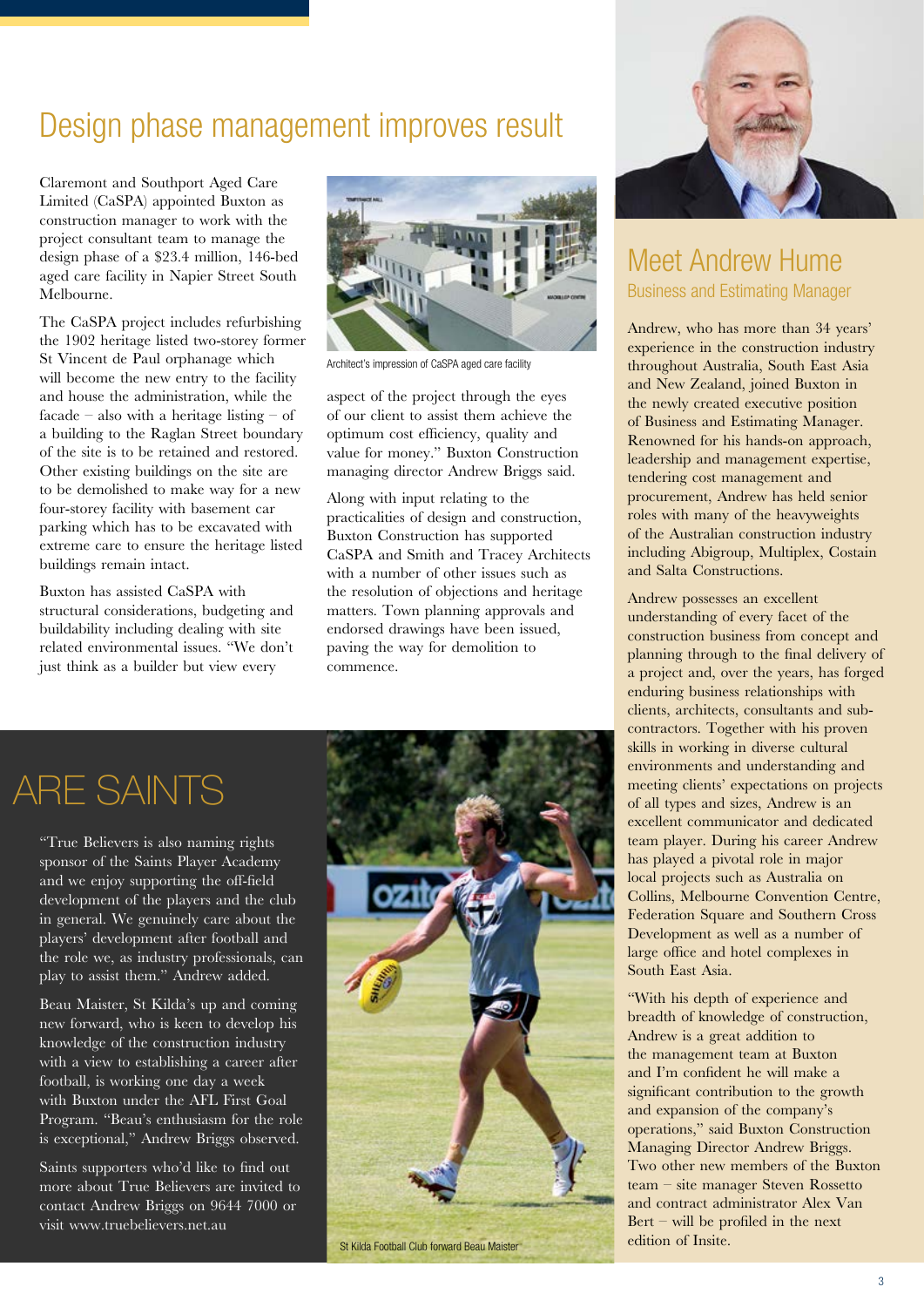### Team leaders at Sandyhill



### Michael Cooke Project Manager

Michael, who joined Buxton in early March, has been a project

manager for the last decade of his almost 30-year career in construction. Over this time he has gained broad experience and great depth of knowledge of all facets of construction across the educational, industrial, defence, sporting, hospitality, commercial and residential sectors.

"I've been involved with large multistorey residential developments over the years and I was delighted to accept the challenging role of project manager for Sandyhill Apartments."



### Jarrod Frew Site Manager

Since 2002, Jarrod has worked on numerous high-rise buildings as

well as in site management and project management roles for varied smaller projects across different sectors to broaden his all-round knowledge of construction techniques. A recent welcome addition to the Buxton team, Jarrod said, "I have also done some civil work but find multiapartment projects very rewarding. Before taking up my role as site manager at Sandyhill in early May I was site manager for a multi-storey apartment complex in East Melbourne."



### Tim Hope-Johnstone Contract Administrator

Tim completed his Construction Management degree at RMIT in 2010

after combining his university studies with four years' on-the-job experience as a member of Buxton Construction's graduate program. The program fosters young people and provides them with a pathway to industry-related tertiary qualifications. "Sandyhill Apartments is the largest project Buxton has undertaken and gives us the opportunity to demonstrate that we can outperform the industry's major players."

# SANDYHILL APARTMENTS

Once the bulk excavation and site retention works – which included removing more than 28,000 cubic metres of soil from the expansive Bay Road Sandringham site – was completed at the beginning of March, the first ground slab was poured for stage one of Sandyhill Apartments.

"The excavation for the foundations and basements, laying concrete slabs and the installation of in-ground services are critical to the integrity of the completed structure and a considerable amount of time and great care is required, especially for a building of this magnitude," Buxton

Construction project manager, Michael Cooke said. At the time of Insite going to press, foundations and ground slabs for the basement have been completed and suspended concrete slabs to level one, which includes apartments and the swimming pool and gymnasium, as well as shells for the convenience store and café, are progressing to schedule.

The tower crane was installed during the first week in June to enable the structural works to progress. "Our scheduling provides for completion of the structure by the end of the year but, like any building site, the program is at the mercy of the weather."



### Toorak Formwork's role set in concrete

Concrete structural specialist, Toorak Formwork, is one of the principal subcontrators on Buxton Construction's Sandyhill Apartments project.

Toorak Formwork, has worked on a number of Buxton projects over the years, including Rylands of Hawthorn, Werribee Park Mansion, Richmond Football Club and Nott Street Apartments in Port Melbourne. Installation of the massive suspended slab on the transfer level at Sandyhill

Apartments was carried out with militarystyle precision in late May. After the preparatory work was completed, more than 400 cubic metres  $-\overline{\text{almost}}$  60 truckloads – of concrete was poured; a 10-hour task requiring 15 workers and two concrete pumps.

"Because of the cooler temperatures at this time of year it was necessary to add an accelerant to the last few truckloads of concrete to expedite the setting process,' managing director, Tim McCarthy, said.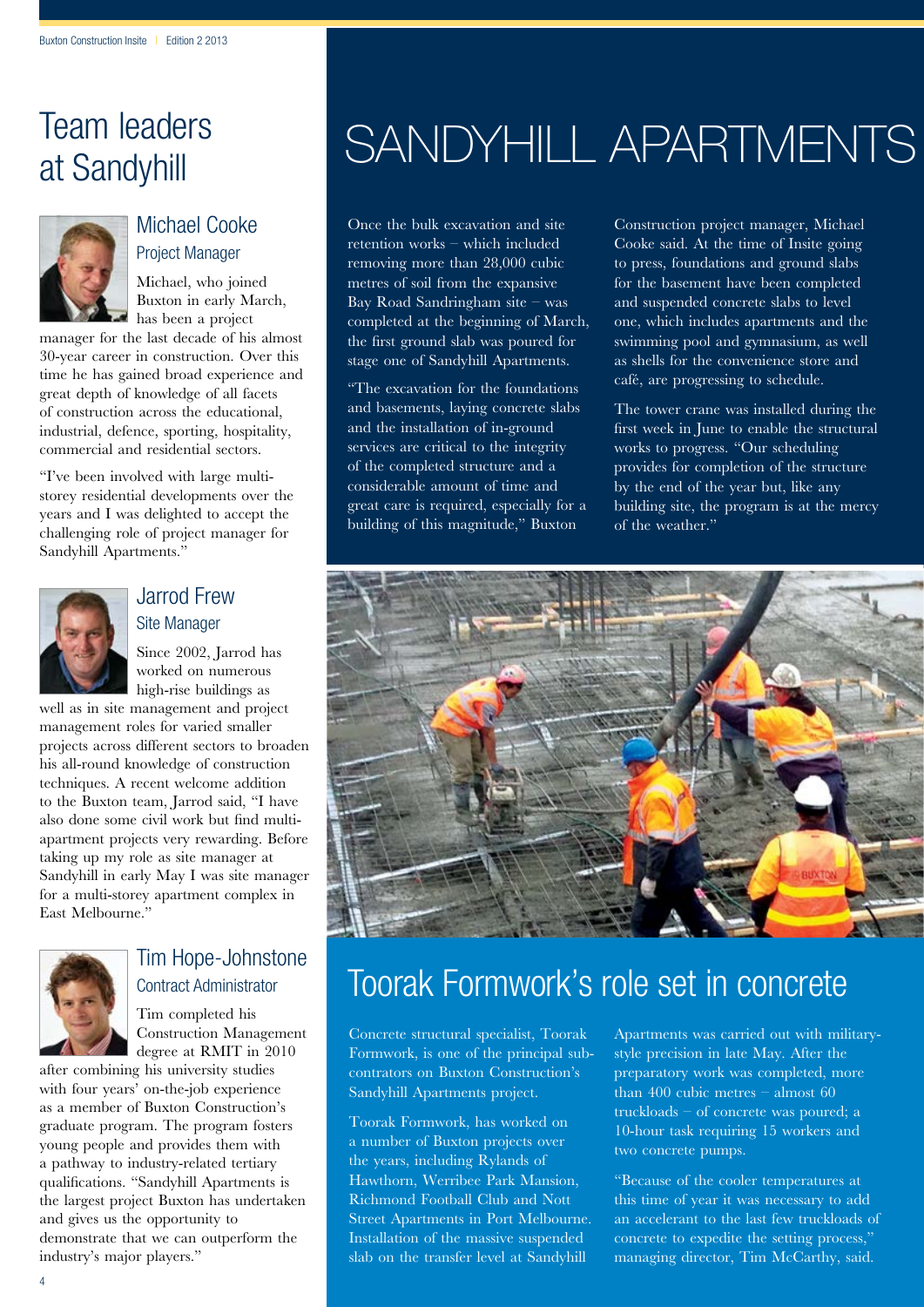# ON THE RISE

By year's end, the rough-in and fit-off of services to the lower apartments of the 192-apartment stage is expected to be well advanced. "The site will be a hive of activity with a labour force in excess of 300 at peak times," Michael concluded.

### A poignant moment

Michael Cooke visited the adjacent secondary college to introduce himself and Buxton Construction to the principal. "It brought back fond memories as the school was formerly Sandy Tech where I completed my secondary education."





Concrete pour at Sandyhill Apartments

Established in November 1987 by civil engineer Tim McCarthy and his partners, carpenters Noel Ridgway and Peter Doyle, Toorak Formwork worked on smaller three to four-level projects but has grown considerably in stature over the ensuing years. "We build concrete structures for buildings of all sizes and have been involved with high-rise residential and office buildings up to 44 floors and multi-storey car parks as well as with EastLink and civil work.'

## Hair today, gone tomorrow

Buxton executive assistant Edwina Harrison had her luxuriant head of hair reduced to just a couple of millimetres in length when she participated in The World's Great Shave on March 15. "Apart from the radical change to my appearance the most significant sideeffect I noticed was feeling very cold when my hair was cut off, but it's for a great cause so I don't mind."

Through the generosity of Edwina's friends and workmates at Buxton, she raised almost \$1,200 for the Leukaemia Foundation's annual fund-raising event. The \$18 million raised nationally by the foundation goes to research into leukaemia to find cures and develop new treatments for the insidious disease.

"The idea is to do something daring that will encourage people to support your participation and give you, and those around you, some inkling of what it's like to lose your hair due to cancer," Edwina said.

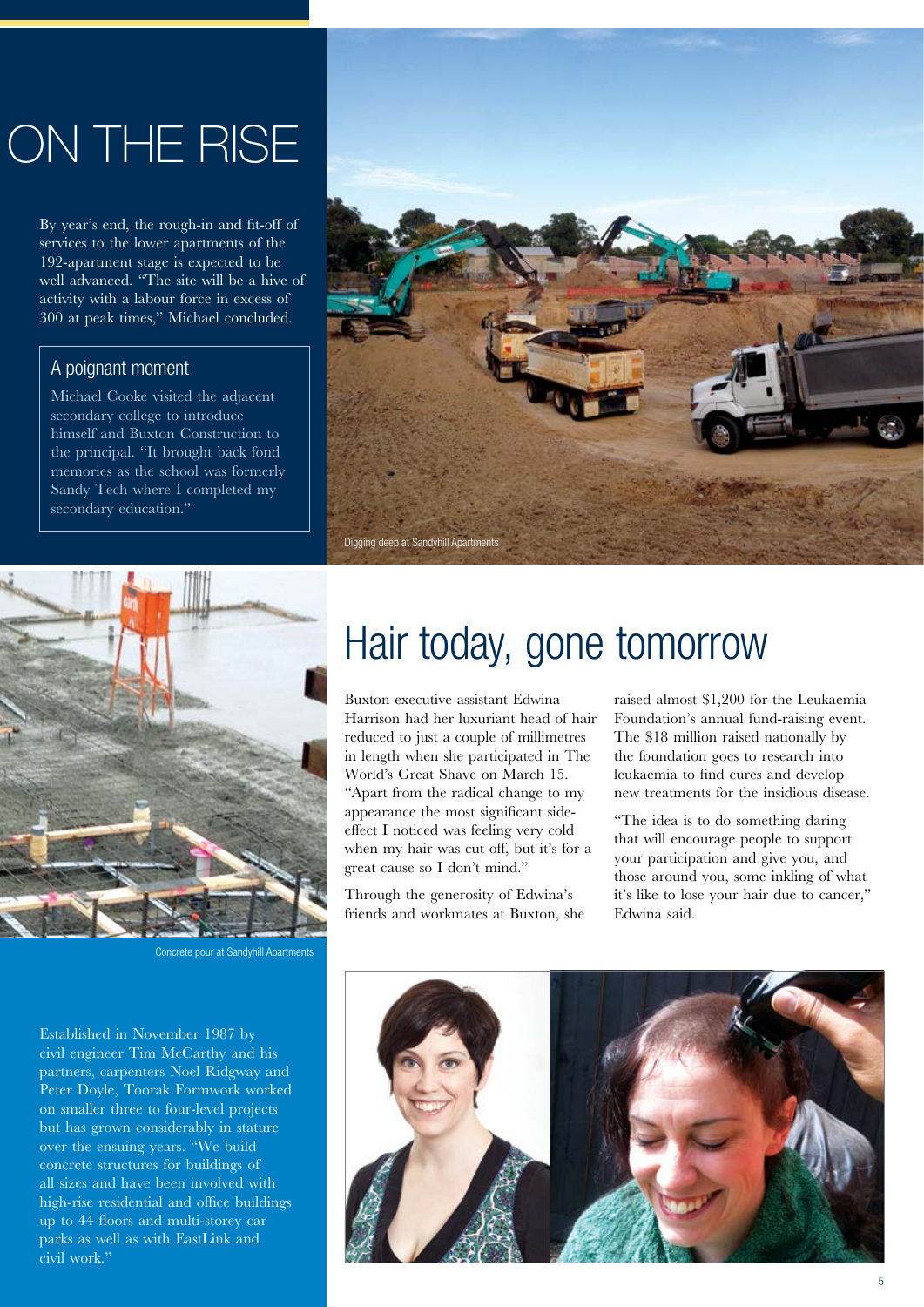# $B = T - A N$ THE EXECUTIVE

There was more than meets the eye with Portsea Golf Club's new \$9.2 million clubhouse says project architect, Perrott Lyon Mathieson director, Brian Mathieson. "While we had to meet challenges as the designer, especially with regard to height restrictions, Buxton faced a complex task building the clubhouse and access roads in the midst of a functioning golf course."

The different classes of occupancy in the building – which has accommodation in close proximity to members' facilities – meant varying fire and smoke regulations had to be observed and acoustic treatment was a critical consideration.

"It is imperative that sounds from a function don't intrude into guests' bedrooms so walls and ceilings have two layers of plasterboard plus insulation and windows are double-glazed to minimise noise transference and, at the same time, conserve energy," Brian explained.

Bounded on one side by Bass Strait and Port Phillip Bay on the other, the clubhouse is set in idyllic surroundings. "The southern Mornington Peninsula location may be fantastic from an aesthetic point of view but its exposed position meant Buxton had to ensure there was sufficient matting and wind protection to safeguard against sand movement in the surrounding area."

The clubhouse also received special treatment to mitigate the effects of prevailing winds; glass balustrading on the deck was increased to a height of 1.5 metres and the north-facing entrances have three-metre-long wind locks. Because of the complexity of the project a great deal of collaboration was necessary between the club, architect, project manager Montlaur Project Services and Buxton Construction.

"Buxton Construction played a pivotal role in the process, which I'm sure contributed significantly to the success of the project, and I have no hesitation recommending they be involved in projects from the pre-planning stage,' said Brian Mathieson.

Luxury accommodation at Portsea Golf Club

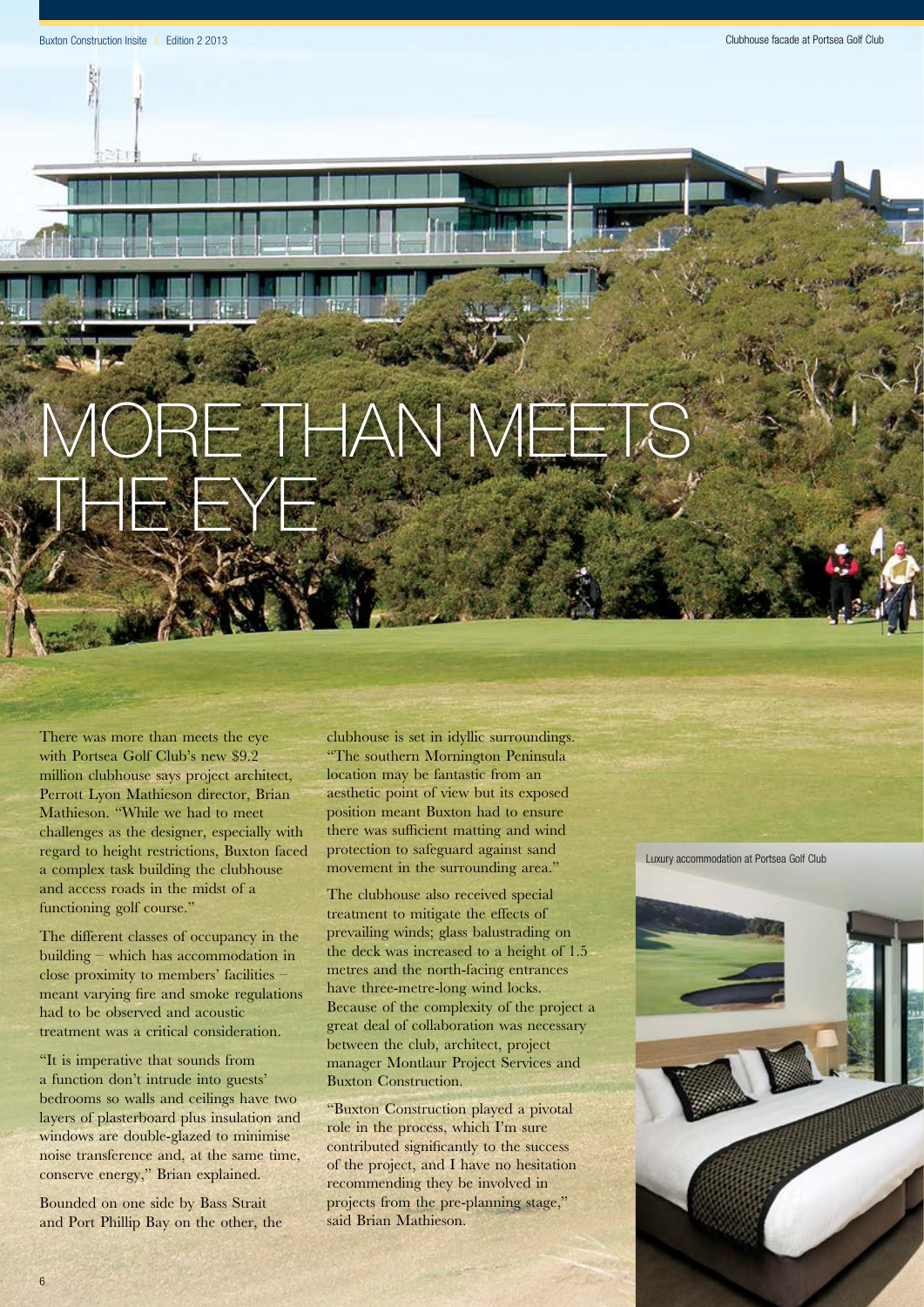

## Upgrade for Royal Melbourne ahead of World Cup

In what is its third project for Royal Melbourne Golf Club since completing the striking clubhouse in 2003, Buxton Construction has been awarded a contract to upgrade member facilities. McIldowie Partners is the architect for the refurbishment of the men's locker room and pro shop, and conversion of the existing open-ended breezeway to an enclosed space at Royal Melbourne Golf Club. Works include upgrading the entrance to the breezeway, raising the ceiling and installing heating, lighting and skylights. An extension to the southern end of the breezeway creates a covered area that can be used for storing golf equipment.

"The dark breezeway will be transformed into a bright, welcoming space with

sliding automatic doors and display cabinets for memorabilia to enhance the members' experience," project architect Steven McIldowie said. The men's locker room gets new showers, lockers of varying sizes, and upgraded toilets.

The alterations create a more spacious environment while two new storage areas will be constructed adjacent to the building for storing members' golf carts and buggies. Changes to the pro shop involve increasing the merchandising area, creating offices, improved staff facilities and rationalising storage areas.

"The scope of work for projects of this nature can, and does, change during construction and Buxton has been particularly flexible in this regard."

### A lift for clubhouse

In late May Buxton Construction completed modifications to the shaft and installed a new lift in the clubhouse it built at Royal Melbourne Golf Club a decade ago. Last year Buxton refurbished the satellite kitchen and bar, and is currently in the process of upgrading the pro shop and mens' locker room.

Architect for the lift upgrade, Demaine Partnership, was involved in the original project – in concert with interior design specialist Steven Akehurst – and designed the alterations carried out in 2012. Over the years Demaine Partnership and senior partner Simon Hangar have worked with Buxton on several other prominent clubhouse projects including Eyenesbury, Kingston Heath and Croydon.



## Club delighted with new facility

Portsea Golf Club has a facility that ranks alongside some of the leading golf clubhouses and resorts in Australia, combining first-class facilities for members with accommodation run by Mercure; a brand of Accor, the world's leading hotel operator.

"The complex is superb in terms of its architectural design and build quality. Perrott Lyon Mathieson produced a wonderful design that's well presented and practical while the quality of Buxton Construction's workmanship is exemplary." Portsea Golf Club director and chairman of the redevelopment committee, Michael Power, said. The 24-room resort boasting spectacular views of Port Phillip Bay, caters for tourists as well as corporate events, weddings and birthday parties, conferences and golfing holidays. Open daily for meals, Spike Restaurant offers modern cuisine featuring fresh local produce through its seasonal menus and an extensive wine list. The executive chef, who has extensive international experience, rates the commercial kitchen installed by Buxton as the finest he's ever seen.

"It's been a long and taxing project but the result more than justifies the effort. We are indebted to Buxton Construction and all who worked with them to provide the club with this worldclass golfing facility."